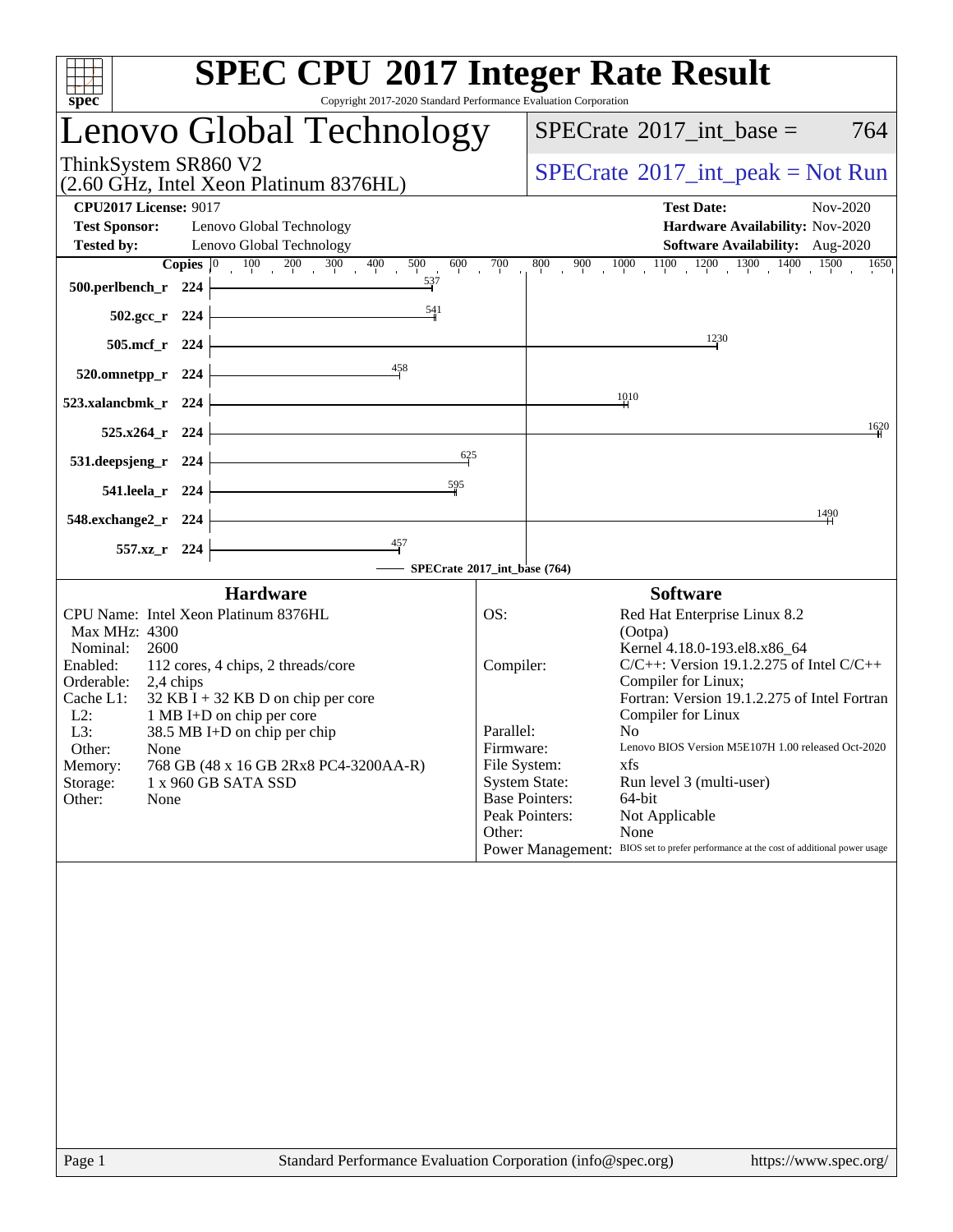

#### **[SPEC CPU](http://www.spec.org/auto/cpu2017/Docs/result-fields.html#SPECCPU2017IntegerRateResult)[2017 Integer Rate Result](http://www.spec.org/auto/cpu2017/Docs/result-fields.html#SPECCPU2017IntegerRateResult)** Copyright 2017-2020 Standard Performance Evaluation Corporation

## Lenovo Global Technology

(2.60 GHz, Intel Xeon Platinum 8376HL)

[SPECrate](http://www.spec.org/auto/cpu2017/Docs/result-fields.html#SPECrate2017intbase)<sup>®</sup>2017 int base = 764

### ThinkSystem SR860 V2<br>  $\begin{array}{c} \text{SPECrate} \textcirc 2017\_int\_peak = Not Run \end{array}$  $\begin{array}{c} \text{SPECrate} \textcirc 2017\_int\_peak = Not Run \end{array}$  $\begin{array}{c} \text{SPECrate} \textcirc 2017\_int\_peak = Not Run \end{array}$

**[Test Sponsor:](http://www.spec.org/auto/cpu2017/Docs/result-fields.html#TestSponsor)** Lenovo Global Technology **[Hardware Availability:](http://www.spec.org/auto/cpu2017/Docs/result-fields.html#HardwareAvailability)** Nov-2020

**[CPU2017 License:](http://www.spec.org/auto/cpu2017/Docs/result-fields.html#CPU2017License)** 9017 **[Test Date:](http://www.spec.org/auto/cpu2017/Docs/result-fields.html#TestDate)** Nov-2020 **[Tested by:](http://www.spec.org/auto/cpu2017/Docs/result-fields.html#Testedby)** Lenovo Global Technology **[Software Availability:](http://www.spec.org/auto/cpu2017/Docs/result-fields.html#SoftwareAvailability)** Aug-2020

#### **[Results Table](http://www.spec.org/auto/cpu2017/Docs/result-fields.html#ResultsTable)**

|                                                     | <b>Base</b>   |                |              |                |       | <b>Peak</b>    |       |               |                |              |                |              |                |              |
|-----------------------------------------------------|---------------|----------------|--------------|----------------|-------|----------------|-------|---------------|----------------|--------------|----------------|--------------|----------------|--------------|
| <b>Benchmark</b>                                    | <b>Copies</b> | <b>Seconds</b> | <b>Ratio</b> | <b>Seconds</b> | Ratio | <b>Seconds</b> | Ratio | <b>Copies</b> | <b>Seconds</b> | <b>Ratio</b> | <b>Seconds</b> | <b>Ratio</b> | <b>Seconds</b> | <b>Ratio</b> |
| $500.$ perlbench_r                                  | 224           | 665            | 537          | 666            | 536   | 665            | 537   |               |                |              |                |              |                |              |
| $502.\text{gcc}$ <sub>r</sub>                       | 224           | 586            | 541          | 582            | 545   | 586            | 541   |               |                |              |                |              |                |              |
| $505$ .mcf r                                        | 224           | 295            | 1230         | 296            | 1220  | 295            | 1230  |               |                |              |                |              |                |              |
| 520.omnetpp_r                                       | 224           | 641            | 458          | 641            | 459   | 641            | 458   |               |                |              |                |              |                |              |
| 523.xalancbmk r                                     | 224           | 234            | 1010         | 237            | 1000  | 234            | 1010  |               |                |              |                |              |                |              |
| 525.x264 r                                          | 224           | 242            | 1620         | 243            | 1620  | 243            | 1610  |               |                |              |                |              |                |              |
| 531.deepsjeng_r                                     | 224           | 411            | 625          | 411            | 625   | 411            | 625   |               |                |              |                |              |                |              |
| 541.leela r                                         | 224           | 623            | 595          | 624            | 595   | 627            | 592   |               |                |              |                |              |                |              |
| 548.exchange2_r                                     | 224           | 390            | 1500         | <u>393</u>     | 1490  | 393            | 1490  |               |                |              |                |              |                |              |
| 557.xz r                                            | 224           | 529            | 458          | 529            | 457   | 531            | 455   |               |                |              |                |              |                |              |
| $SPECrate^{\circ}2017$ int base =<br>764            |               |                |              |                |       |                |       |               |                |              |                |              |                |              |
| $SPECrate^{\circ}2017$ int peak =<br><b>Not Run</b> |               |                |              |                |       |                |       |               |                |              |                |              |                |              |

Results appear in the [order in which they were run](http://www.spec.org/auto/cpu2017/Docs/result-fields.html#RunOrder). Bold underlined text [indicates a median measurement](http://www.spec.org/auto/cpu2017/Docs/result-fields.html#Median).

#### **[Submit Notes](http://www.spec.org/auto/cpu2017/Docs/result-fields.html#SubmitNotes)**

 The numactl mechanism was used to bind copies to processors. The config file option 'submit' was used to generate numactl commands to bind each copy to a specific processor. For details, please see the config file.

### **[Operating System Notes](http://www.spec.org/auto/cpu2017/Docs/result-fields.html#OperatingSystemNotes)**

Stack size set to unlimited using "ulimit -s unlimited"

### **[Environment Variables Notes](http://www.spec.org/auto/cpu2017/Docs/result-fields.html#EnvironmentVariablesNotes)**

```
Environment variables set by runcpu before the start of the run:
LD_LIBRARY_PATH =
      "/home/cpu2017-1.1.0-ic19.1u2/lib/intel64:/home/cpu2017-1.1.0-ic19.1u2/l
      ib/ia32:/home/cpu2017-1.1.0-ic19.1u2/je5.0.1-32"
MALLOC_CONF = "retain:true"
```
#### **[General Notes](http://www.spec.org/auto/cpu2017/Docs/result-fields.html#GeneralNotes)**

 Binaries compiled on a system with 1x Intel Core i9-7980XE CPU + 64GB RAM memory using Redhat Enterprise Linux 8.0 Transparent Huge Pages enabled by default Prior to runcpu invocation Filesystem page cache synced and cleared with: sync; echo 3> /proc/sys/vm/drop\_caches

**(Continued on next page)**

| Page 2 | Standard Performance Evaluation Corporation (info@spec.org) | https://www.spec.org/ |
|--------|-------------------------------------------------------------|-----------------------|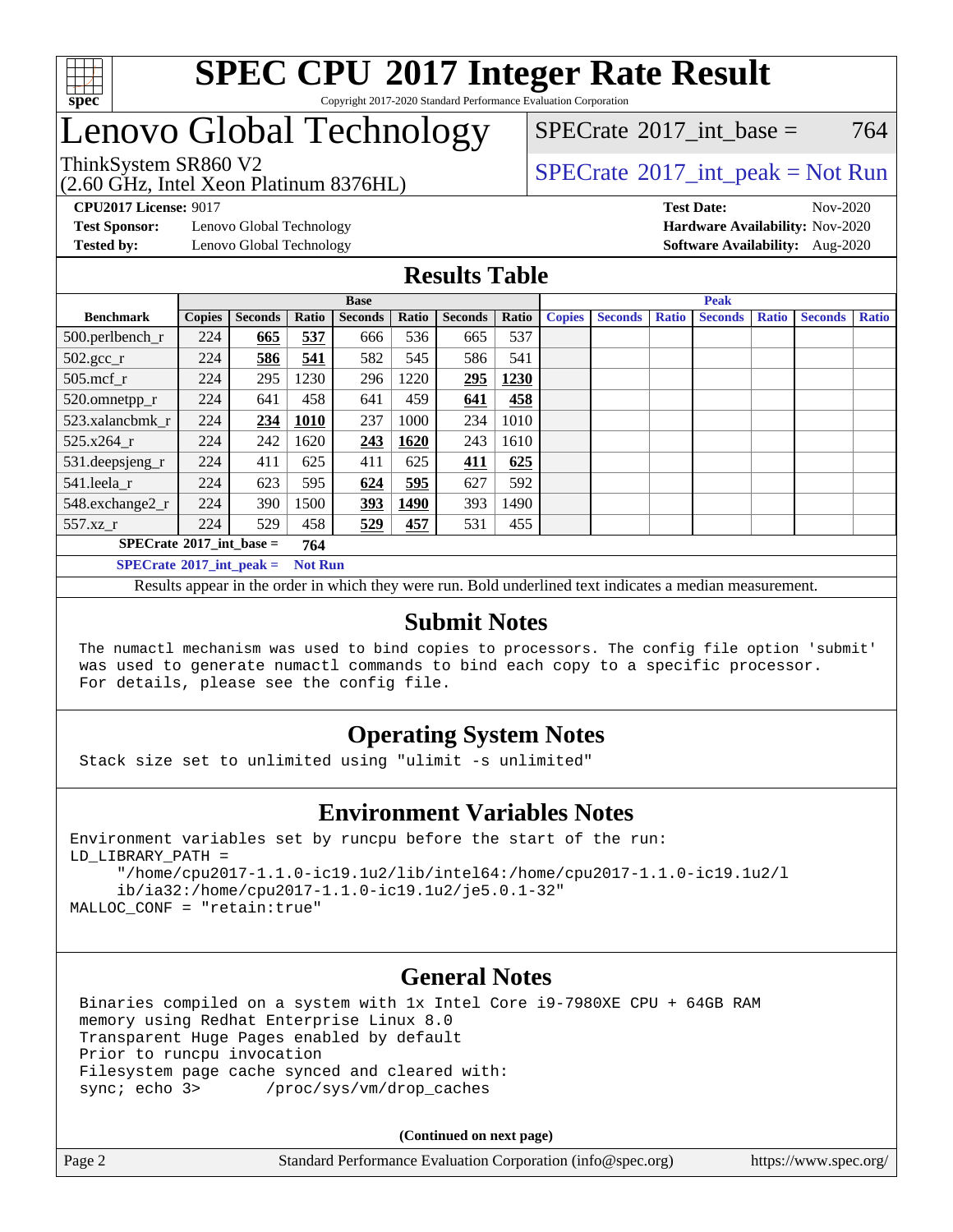

Copyright 2017-2020 Standard Performance Evaluation Corporation

### Lenovo Global Technology

[SPECrate](http://www.spec.org/auto/cpu2017/Docs/result-fields.html#SPECrate2017intbase)<sup>®</sup>2017 int base = 764

(2.60 GHz, Intel Xeon Platinum 8376HL)

ThinkSystem SR860 V2<br>  $\begin{array}{c} \text{SPECrate} \textcirc 2017\_int\_peak = Not Run \end{array}$  $\begin{array}{c} \text{SPECrate} \textcirc 2017\_int\_peak = Not Run \end{array}$  $\begin{array}{c} \text{SPECrate} \textcirc 2017\_int\_peak = Not Run \end{array}$ 

**[Test Sponsor:](http://www.spec.org/auto/cpu2017/Docs/result-fields.html#TestSponsor)** Lenovo Global Technology **[Hardware Availability:](http://www.spec.org/auto/cpu2017/Docs/result-fields.html#HardwareAvailability)** Nov-2020 **[Tested by:](http://www.spec.org/auto/cpu2017/Docs/result-fields.html#Testedby)** Lenovo Global Technology **[Software Availability:](http://www.spec.org/auto/cpu2017/Docs/result-fields.html#SoftwareAvailability)** Aug-2020

**[CPU2017 License:](http://www.spec.org/auto/cpu2017/Docs/result-fields.html#CPU2017License)** 9017 **[Test Date:](http://www.spec.org/auto/cpu2017/Docs/result-fields.html#TestDate)** Nov-2020

#### **[General Notes \(Continued\)](http://www.spec.org/auto/cpu2017/Docs/result-fields.html#GeneralNotes)**

 runcpu command invoked through numactl i.e.: numactl --interleave=all runcpu <etc> NA: The test sponsor attests, as of date of publication, that CVE-2017-5754 (Meltdown) is mitigated in the system as tested and documented. Yes: The test sponsor attests, as of date of publication, that CVE-2017-5753 (Spectre variant 1) is mitigated in the system as tested and documented. Yes: The test sponsor attests, as of date of publication, that CVE-2017-5715 (Spectre variant 2) is mitigated in the system as tested and documented. **[Platform Notes](http://www.spec.org/auto/cpu2017/Docs/result-fields.html#PlatformNotes)** BIOS configuration: Choose Operating Mode set to Maximum Performance and then set it to Custom Mode MONITOR/MWAIT set to Enabled DCU Streamer Prefetcher set to Disabled SNC set to Enabled LLC dead line alloc set to Disable Sysinfo program /home/cpu2017-1.1.0-ic19.1u2/bin/sysinfo Rev: r6365 of 2019-08-21 295195f888a3d7edb1e6e46a485a0011 running on localhost.localdomain Tue Nov 17 04:36:41 2020 SUT (System Under Test) info as seen by some common utilities. For more information on this section, see <https://www.spec.org/cpu2017/Docs/config.html#sysinfo> From /proc/cpuinfo model name : Intel(R) Xeon(R) Platinum 8376HL CPU @ 2.60GHz 4 "physical id"s (chips) 224 "processors" cores, siblings (Caution: counting these is hw and system dependent. The following excerpts from /proc/cpuinfo might not be reliable. Use with caution.) cpu cores : 28 siblings : 56 physical 0: cores 0 1 2 3 4 5 6 8 9 10 11 12 13 14 16 17 18 19 20 21 22 24 25 26 27 28 29 30 physical 1: cores 0 1 2 3 4 5 6 8 9 10 11 12 13 14 16 17 18 19 20 21 22 24 25 26 27 28 29 30 physical 2: cores 0 1 2 3 4 5 6 8 9 10 11 12 13 14 16 17 18 19 20 21 22 24 25 26 27 28 29 30 physical 3: cores 0 1 2 3 4 5 6 8 9 10 11 12 13 14 16 17 18 19 20 21 22 24 25 26 27 28 29 30 From lscpu: Architecture: x86\_64 CPU op-mode(s): 32-bit, 64-bit **(Continued on next page)**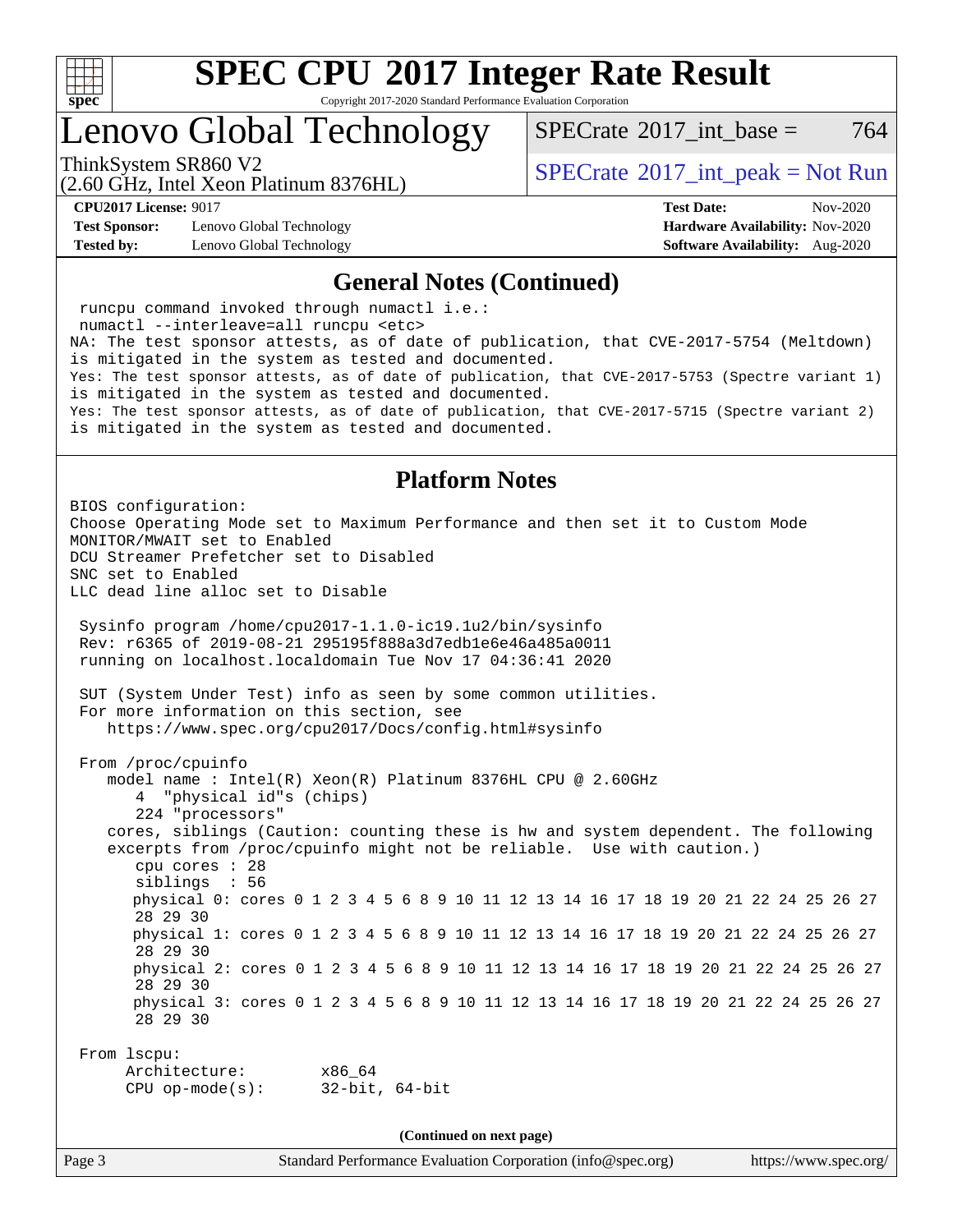

Copyright 2017-2020 Standard Performance Evaluation Corporation

Lenovo Global Technology

 $SPECTate$ <sup>®</sup>[2017\\_int\\_base =](http://www.spec.org/auto/cpu2017/Docs/result-fields.html#SPECrate2017intbase) 764

(2.60 GHz, Intel Xeon Platinum 8376HL)

ThinkSystem SR860 V2<br>  $\begin{array}{c} \text{SPECrate} \textcirc 2017\_int\_peak = Not Run \end{array}$  $\begin{array}{c} \text{SPECrate} \textcirc 2017\_int\_peak = Not Run \end{array}$  $\begin{array}{c} \text{SPECrate} \textcirc 2017\_int\_peak = Not Run \end{array}$ 

**[Test Sponsor:](http://www.spec.org/auto/cpu2017/Docs/result-fields.html#TestSponsor)** Lenovo Global Technology **[Hardware Availability:](http://www.spec.org/auto/cpu2017/Docs/result-fields.html#HardwareAvailability)** Nov-2020 **[Tested by:](http://www.spec.org/auto/cpu2017/Docs/result-fields.html#Testedby)** Lenovo Global Technology **[Software Availability:](http://www.spec.org/auto/cpu2017/Docs/result-fields.html#SoftwareAvailability)** Aug-2020

**[CPU2017 License:](http://www.spec.org/auto/cpu2017/Docs/result-fields.html#CPU2017License)** 9017 **[Test Date:](http://www.spec.org/auto/cpu2017/Docs/result-fields.html#TestDate)** Nov-2020

#### **[Platform Notes \(Continued\)](http://www.spec.org/auto/cpu2017/Docs/result-fields.html#PlatformNotes)**

| Byte Order:                  | Little Endian                                                                                                                                                                                                                                                                                                      |
|------------------------------|--------------------------------------------------------------------------------------------------------------------------------------------------------------------------------------------------------------------------------------------------------------------------------------------------------------------|
| CPU(s):                      | 224                                                                                                                                                                                                                                                                                                                |
| On-line CPU(s) list: $0-223$ |                                                                                                                                                                                                                                                                                                                    |
| Thread(s) per core:          | 2                                                                                                                                                                                                                                                                                                                  |
| Core(s) per socket:          | 28                                                                                                                                                                                                                                                                                                                 |
| Socket(s):                   | $\overline{4}$                                                                                                                                                                                                                                                                                                     |
| NUMA $node(s):$              | 8                                                                                                                                                                                                                                                                                                                  |
| Vendor ID:                   | GenuineIntel                                                                                                                                                                                                                                                                                                       |
| CPU family:                  | 6                                                                                                                                                                                                                                                                                                                  |
| Model:                       | 85                                                                                                                                                                                                                                                                                                                 |
| Model name:                  | Intel(R) Xeon(R) Platinum 8376HL CPU @ 2.60GHz                                                                                                                                                                                                                                                                     |
| Stepping:                    | 11                                                                                                                                                                                                                                                                                                                 |
| CPU MHz:                     | 3827.068                                                                                                                                                                                                                                                                                                           |
| CPU max MHz:                 | 4300.0000                                                                                                                                                                                                                                                                                                          |
| CPU min MHz:                 | 1000.0000                                                                                                                                                                                                                                                                                                          |
| BogoMIPS:                    | 5200.00                                                                                                                                                                                                                                                                                                            |
| Virtualization:              | $VT - x$                                                                                                                                                                                                                                                                                                           |
| L1d cache:                   | 32K                                                                                                                                                                                                                                                                                                                |
| Lli cache:                   | 32K                                                                                                                                                                                                                                                                                                                |
| $L2$ cache:                  | 1024K                                                                                                                                                                                                                                                                                                              |
| L3 cache:                    | 39424K                                                                                                                                                                                                                                                                                                             |
| NUMA node0 CPU(s):           | 0-3, 7-9, 14-17, 21-23, 112-115, 119-121, 126-129, 133-135                                                                                                                                                                                                                                                         |
| NUMA $node1$ $CPU(s)$ :      | 4-6, 10-13, 18-20, 24-27, 116-118, 122-125, 130-132, 136-139                                                                                                                                                                                                                                                       |
| NUMA $node2$ $CPU(s)$ :      | 28-31, 35-37, 42-45, 49-51, 140-143, 147-149, 154-157, 161-163                                                                                                                                                                                                                                                     |
| NUMA node3 CPU(s):           | 32-34, 38-41, 46-48, 52-55, 144-146, 150-153, 158-160, 164-167                                                                                                                                                                                                                                                     |
| NUMA node4 CPU(s):           | 56-59, 63-65, 70-73, 77-79, 168-171, 175-177, 182-185, 189-191                                                                                                                                                                                                                                                     |
| NUMA node5 CPU(s):           | 60-62, 66-69, 74-76, 80-83, 172-174, 178-181, 186-188, 192-195                                                                                                                                                                                                                                                     |
| NUMA $node6$ $CPU(s):$       | 84-87, 91-93, 98-101, 105-107, 196-199, 203-205, 210-213, 217-219                                                                                                                                                                                                                                                  |
| NUMA $node7$ CPU $(s)$ :     | 88-90, 94-97, 102-104, 108-111, 200-202, 206-209, 214-216, 220-223                                                                                                                                                                                                                                                 |
| Flaqs:                       | fpu vme de pse tsc msr pae mce cx8 apic sep mtrr pge mca cmov                                                                                                                                                                                                                                                      |
|                              | pat pse36 clflush dts acpi mmx fxsr sse sse2 ss ht tm pbe syscall nx pdpe1gb rdtscp                                                                                                                                                                                                                                |
|                              | lm constant_tsc art arch_perfmon pebs bts rep_good nopl xtopology nonstop_tsc cpuid                                                                                                                                                                                                                                |
|                              | aperfmperf pni pclmulqdq dtes64 monitor ds_cpl vmx smx est tm2 ssse3 sdbg fma cx16                                                                                                                                                                                                                                 |
|                              | xtpr pdcm pcid dca sse4_1 sse4_2 x2apic movbe popcnt tsc_deadline_timer aes xsave                                                                                                                                                                                                                                  |
|                              | avx f16c rdrand lahf_lm abm 3dnowprefetch cpuid_fault epb cat_13 cdp_13                                                                                                                                                                                                                                            |
|                              | invpcid_single intel_ppin ssbd mba ibrs ibpb stibp ibrs_enhanced tpr_shadow vnmi                                                                                                                                                                                                                                   |
|                              | flexpriority ept vpid fsgsbase tsc_adjust bmil hle avx2 smep bmi2 erms invpcid rtm                                                                                                                                                                                                                                 |
|                              | cqm mpx rdt_a avx512f avx512dq rdseed adx smap clflushopt clwb intel_pt avx512cd                                                                                                                                                                                                                                   |
|                              | avx512bw avx512vl xsaveopt xsavec xgetbvl xsaves cqm_llc cqm_occup_llc cqm_mbm_total                                                                                                                                                                                                                               |
|                              | cqm_mbm_local avx512_bf16 dtherm ida arat pln pts pku ospke avx512_vnni md_clear                                                                                                                                                                                                                                   |
| flush_11d arch_capabilities  |                                                                                                                                                                                                                                                                                                                    |
| /proc/cpuinfo cache data     |                                                                                                                                                                                                                                                                                                                    |
| cache size : 39424 KB        |                                                                                                                                                                                                                                                                                                                    |
|                              |                                                                                                                                                                                                                                                                                                                    |
|                              | $\ldots$ and $\mathbf{1}$ are $\mathbf{1}$ and $\mathbf{1}$ are $\mathbf{1}$ are $\mathbf{1}$ and $\mathbf{1}$ are $\mathbf{1}$ and $\mathbf{1}$ are $\mathbf{1}$ and $\mathbf{1}$ are $\mathbf{1}$ and $\mathbf{1}$ are $\mathbf{1}$ and $\mathbf{1}$ are $\mathbf{1}$ and $\mathbf{1}$ are $\math$<br>. <u>.</u> |

 From numactl --hardware WARNING: a numactl 'node' might or might not correspond to a physical chip.

**(Continued on next page)**

Page 4 Standard Performance Evaluation Corporation [\(info@spec.org\)](mailto:info@spec.org) <https://www.spec.org/>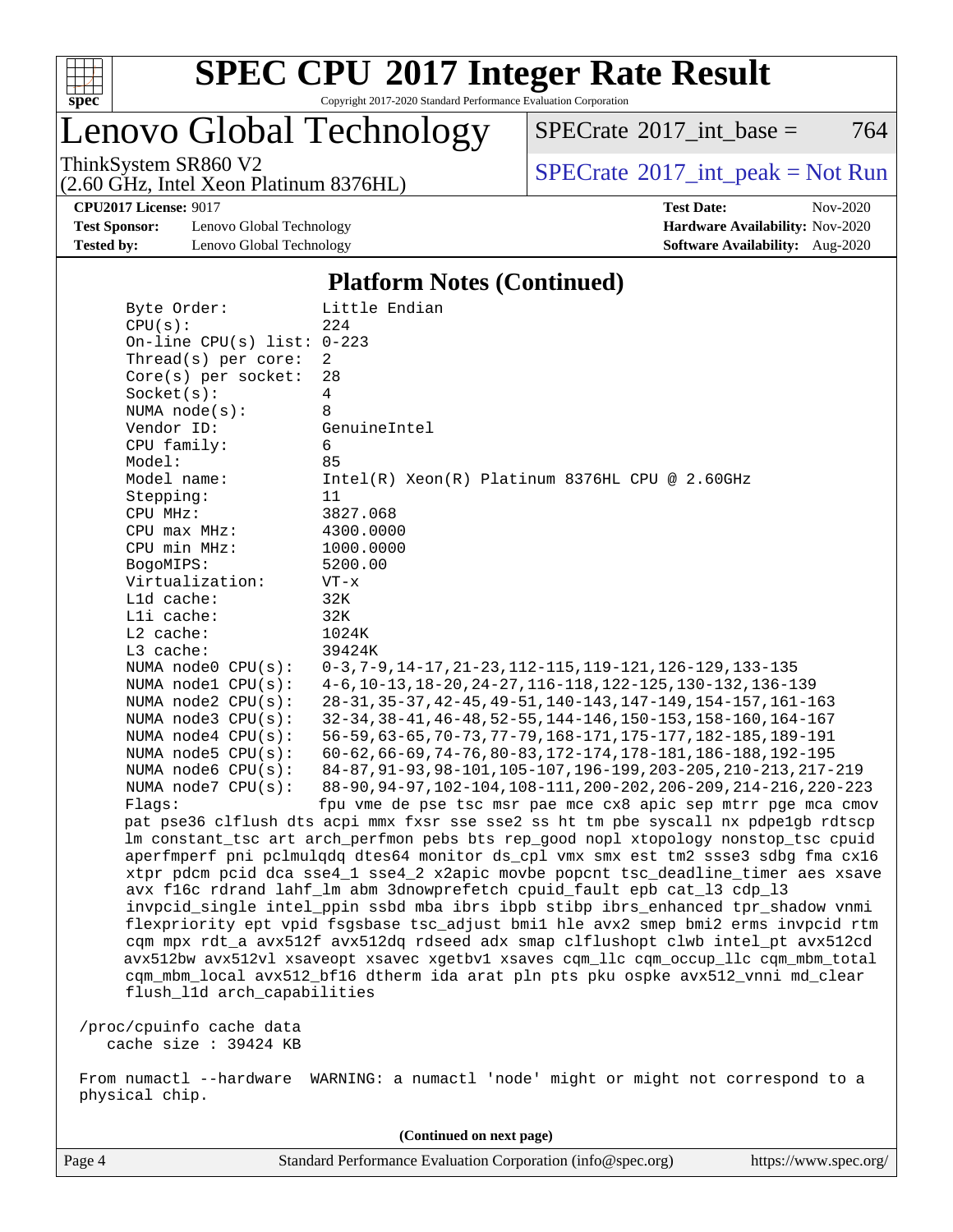

Copyright 2017-2020 Standard Performance Evaluation Corporation

## Lenovo Global Technology

[SPECrate](http://www.spec.org/auto/cpu2017/Docs/result-fields.html#SPECrate2017intbase)<sup>®</sup>2017 int base = 764

(2.60 GHz, Intel Xeon Platinum 8376HL)

ThinkSystem SR860 V2<br>  $\begin{array}{c} \text{SPECrate} \textcirc 2017\_int\_peak = Not Run \end{array}$  $\begin{array}{c} \text{SPECrate} \textcirc 2017\_int\_peak = Not Run \end{array}$  $\begin{array}{c} \text{SPECrate} \textcirc 2017\_int\_peak = Not Run \end{array}$ 

**[Test Sponsor:](http://www.spec.org/auto/cpu2017/Docs/result-fields.html#TestSponsor)** Lenovo Global Technology **[Hardware Availability:](http://www.spec.org/auto/cpu2017/Docs/result-fields.html#HardwareAvailability)** Nov-2020 **[Tested by:](http://www.spec.org/auto/cpu2017/Docs/result-fields.html#Testedby)** Lenovo Global Technology **[Software Availability:](http://www.spec.org/auto/cpu2017/Docs/result-fields.html#SoftwareAvailability)** Aug-2020

**[CPU2017 License:](http://www.spec.org/auto/cpu2017/Docs/result-fields.html#CPU2017License)** 9017 **[Test Date:](http://www.spec.org/auto/cpu2017/Docs/result-fields.html#TestDate)** Nov-2020

#### **[Platform Notes \(Continued\)](http://www.spec.org/auto/cpu2017/Docs/result-fields.html#PlatformNotes)**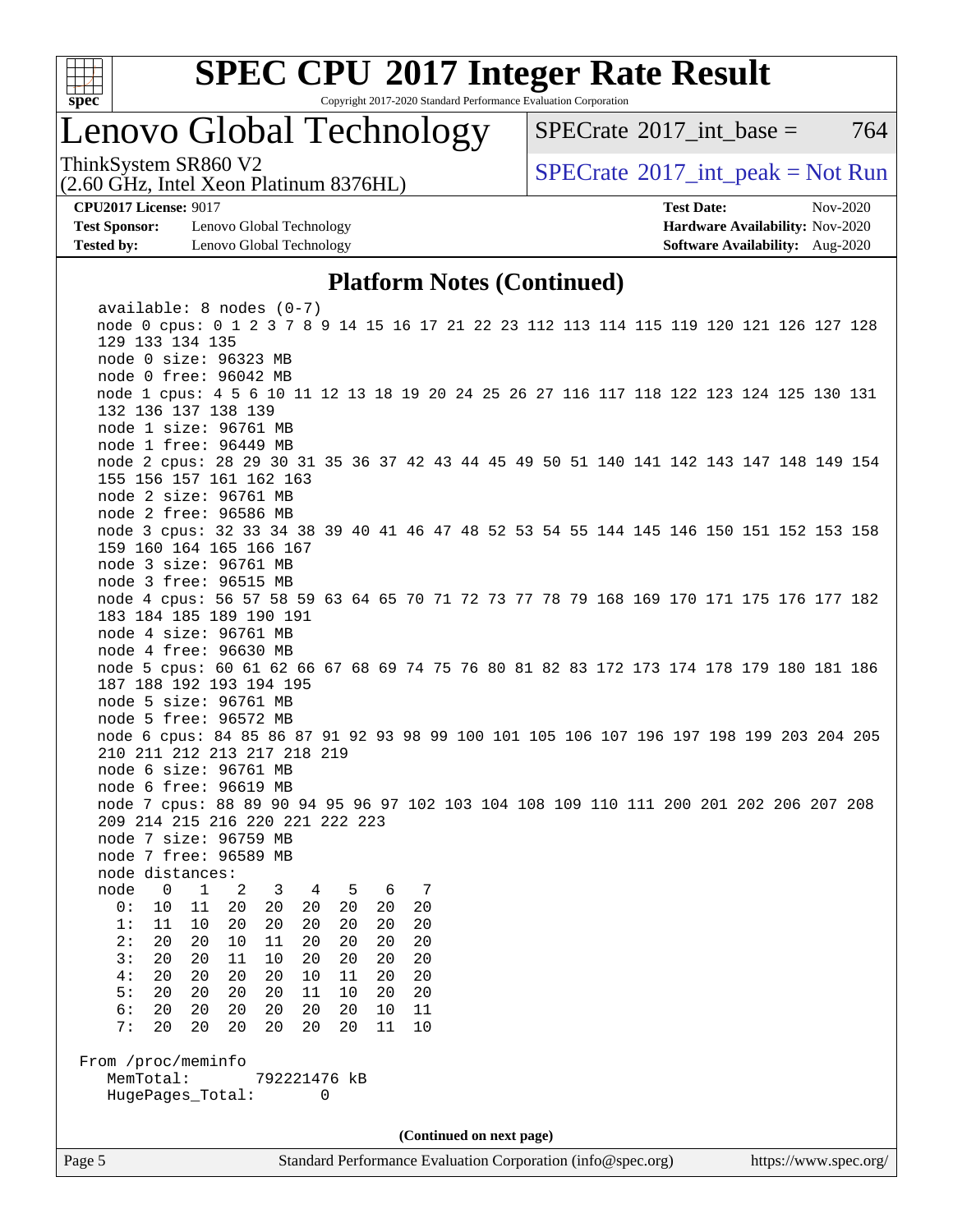

Copyright 2017-2020 Standard Performance Evaluation Corporation

### Lenovo Global Technology

ThinkSystem SR860 V2<br>  $\begin{array}{c} \text{SPECrate} \textcirc 2017\_int\_peak = Not Run \end{array}$  $\begin{array}{c} \text{SPECrate} \textcirc 2017\_int\_peak = Not Run \end{array}$  $\begin{array}{c} \text{SPECrate} \textcirc 2017\_int\_peak = Not Run \end{array}$ [SPECrate](http://www.spec.org/auto/cpu2017/Docs/result-fields.html#SPECrate2017intbase)<sup>®</sup>2017 int base =  $764$ 

(2.60 GHz, Intel Xeon Platinum 8376HL)

**[Test Sponsor:](http://www.spec.org/auto/cpu2017/Docs/result-fields.html#TestSponsor)** Lenovo Global Technology **[Hardware Availability:](http://www.spec.org/auto/cpu2017/Docs/result-fields.html#HardwareAvailability)** Nov-2020 **[Tested by:](http://www.spec.org/auto/cpu2017/Docs/result-fields.html#Testedby)** Lenovo Global Technology **[Software Availability:](http://www.spec.org/auto/cpu2017/Docs/result-fields.html#SoftwareAvailability)** Aug-2020

**[CPU2017 License:](http://www.spec.org/auto/cpu2017/Docs/result-fields.html#CPU2017License)** 9017 **[Test Date:](http://www.spec.org/auto/cpu2017/Docs/result-fields.html#TestDate)** Nov-2020

#### **[Platform Notes \(Continued\)](http://www.spec.org/auto/cpu2017/Docs/result-fields.html#PlatformNotes)**

Page 6 Standard Performance Evaluation Corporation [\(info@spec.org\)](mailto:info@spec.org) <https://www.spec.org/> Hugepagesize: 2048 kB /usr/bin/lsb\_release -d Red Hat Enterprise Linux release 8.2 (Ootpa) From /etc/\*release\* /etc/\*version\* os-release: NAME="Red Hat Enterprise Linux" VERSION="8.2 (Ootpa)" ID="rhel" ID\_LIKE="fedora" VERSION\_ID="8.2" PLATFORM\_ID="platform:el8" PRETTY\_NAME="Red Hat Enterprise Linux 8.2 (Ootpa)" ANSI\_COLOR="0;31" redhat-release: Red Hat Enterprise Linux release 8.2 (Ootpa) system-release: Red Hat Enterprise Linux release 8.2 (Ootpa) system-release-cpe: cpe:/o:redhat:enterprise\_linux:8.2:ga uname -a: Linux localhost.localdomain 4.18.0-193.el8.x86\_64 #1 SMP Fri Mar 27 14:35:58 UTC 2020 x86\_64 x86\_64 x86\_64 GNU/Linux Kernel self-reported vulnerability status: itlb\_multihit: Not affected CVE-2018-3620 (L1 Terminal Fault): Not affected Microarchitectural Data Sampling: Not affected CVE-2017-5754 (Meltdown): Not affected CVE-2018-3639 (Speculative Store Bypass): Mitigation: Speculative Store Bypass disabled via prctl and seccomp CVE-2017-5753 (Spectre variant 1): Mitigation: usercopy/swapgs barriers and \_\_user pointer sanitization CVE-2017-5715 (Spectre variant 2): Mitigation: Enhanced IBRS, IBPB: conditional, RSB filling tsx\_async\_abort: Not affected run-level 3 Nov 17 04:34 SPEC is set to: /home/cpu2017-1.1.0-ic19.1u2 Filesystem Type Size Used Avail Use% Mounted on /dev/sda3 xfs 892G 36G 856G 4% / From /sys/devices/virtual/dmi/id BIOS: Lenovo M5E107H-1.00 10/18/2020 Vendor: Lenovo Product: ThinkSystem SR860 V2 **(Continued on next page)**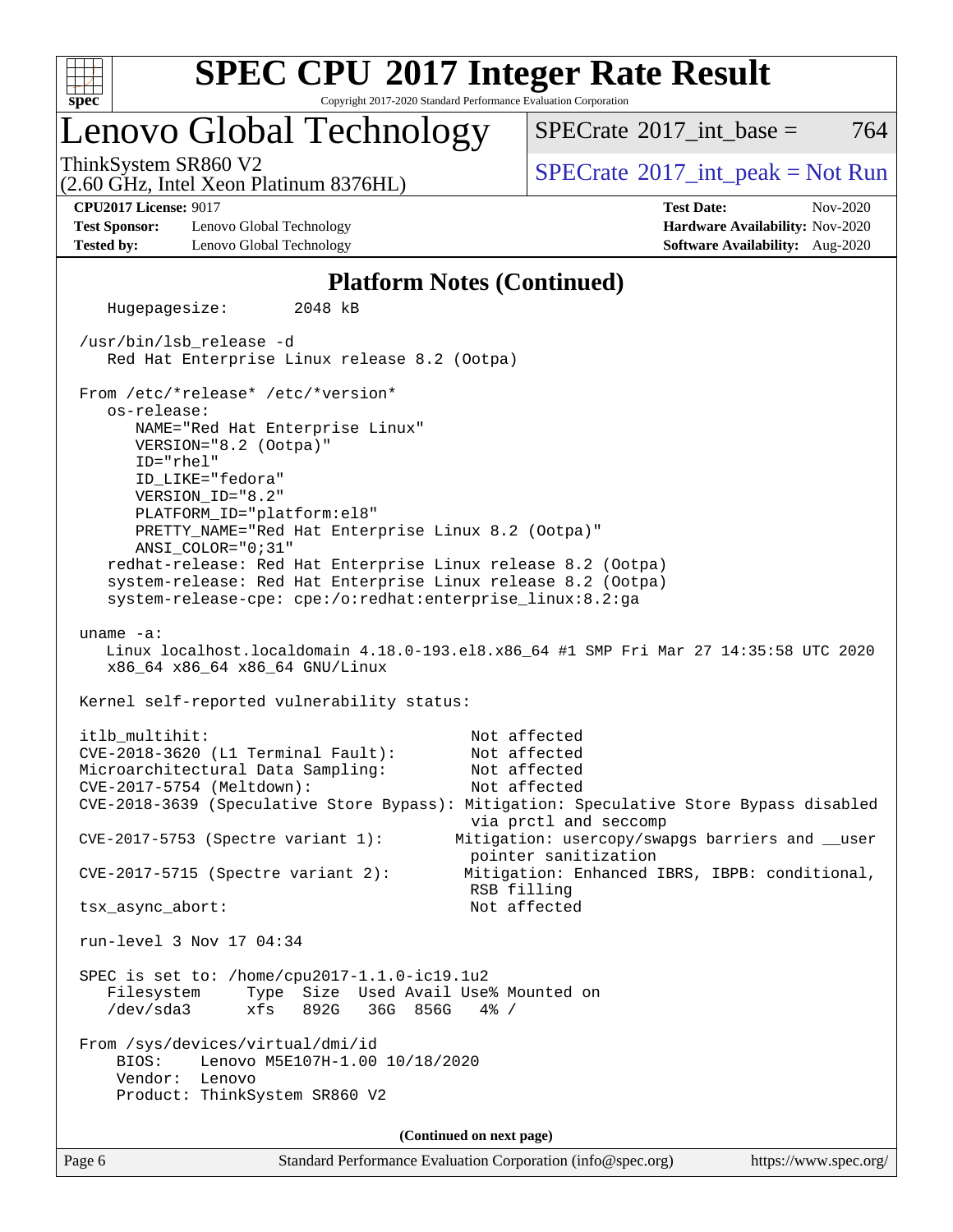

Copyright 2017-2020 Standard Performance Evaluation Corporation

## Lenovo Global Technology

ThinkSystem SR860 V2<br>  $\begin{array}{c} \text{SPECTI}_{\text{S}} \text{SFR} = \text{Not Run} \\ \text{SPECTI}_{\text{S}} \text{SFR} = \text{Not Run} \end{array}$ 

[SPECrate](http://www.spec.org/auto/cpu2017/Docs/result-fields.html#SPECrate2017intbase)<sup>®</sup>2017 int base =  $764$ 

(2.60 GHz, Intel Xeon Platinum 8376HL)

**[Test Sponsor:](http://www.spec.org/auto/cpu2017/Docs/result-fields.html#TestSponsor)** Lenovo Global Technology **[Hardware Availability:](http://www.spec.org/auto/cpu2017/Docs/result-fields.html#HardwareAvailability)** Nov-2020 **[Tested by:](http://www.spec.org/auto/cpu2017/Docs/result-fields.html#Testedby)** Lenovo Global Technology **[Software Availability:](http://www.spec.org/auto/cpu2017/Docs/result-fields.html#SoftwareAvailability)** Aug-2020

**[CPU2017 License:](http://www.spec.org/auto/cpu2017/Docs/result-fields.html#CPU2017License)** 9017 **[Test Date:](http://www.spec.org/auto/cpu2017/Docs/result-fields.html#TestDate)** Nov-2020

#### **[Platform Notes \(Continued\)](http://www.spec.org/auto/cpu2017/Docs/result-fields.html#PlatformNotes)**

 Product Family: ThinkSystem Serial: none

 Additional information from dmidecode follows. WARNING: Use caution when you interpret this section. The 'dmidecode' program reads system data which is "intended to allow hardware to be accurately determined", but the intent may not be met, as there are frequent changes to hardware, firmware, and the "DMTF SMBIOS" standard. Memory:

48x SK Hynix HMA82GR7CJR8N-XN 16 GB 2 rank 3200

(End of data from sysinfo program)

#### **[Compiler Version Notes](http://www.spec.org/auto/cpu2017/Docs/result-fields.html#CompilerVersionNotes)**

Page 7 Standard Performance Evaluation Corporation [\(info@spec.org\)](mailto:info@spec.org) <https://www.spec.org/> ============================================================================== C | 500.perlbench\_r(base) 502.gcc\_r(base) 505.mcf\_r(base) | 525.x264\_r(base) 557.xz\_r(base) ------------------------------------------------------------------------------ Intel(R) C Compiler for applications running on Intel(R) 64, Version 19.1.2.275 Build 20200604 Copyright (C) 1985-2020 Intel Corporation. All rights reserved. ------------------------------------------------------------------------------ ==============================================================================  $C++$  | 520.omnetpp  $r(base)$  523.xalancbmk  $r(base)$  531.deepsjeng  $r(base)$  | 541.leela\_r(base) ------------------------------------------------------------------------------ Intel(R)  $C++$  Compiler for applications running on Intel(R) 64, Version 19.1.2.275 Build 20200604 Copyright (C) 1985-2020 Intel Corporation. All rights reserved. ------------------------------------------------------------------------------ ============================================================================== Fortran | 548.exchange2 $r(base)$ ------------------------------------------------------------------------------ Intel(R) Fortran Intel(R) 64 Compiler for applications running on Intel(R) 64, Version 19.1.2.275 Build 20200623 Copyright (C) 1985-2020 Intel Corporation. All rights reserved. ------------------------------------------------------------------------------ **[Base Compiler Invocation](http://www.spec.org/auto/cpu2017/Docs/result-fields.html#BaseCompilerInvocation)** [C benchmarks](http://www.spec.org/auto/cpu2017/Docs/result-fields.html#Cbenchmarks):  $i$ cc **(Continued on next page)**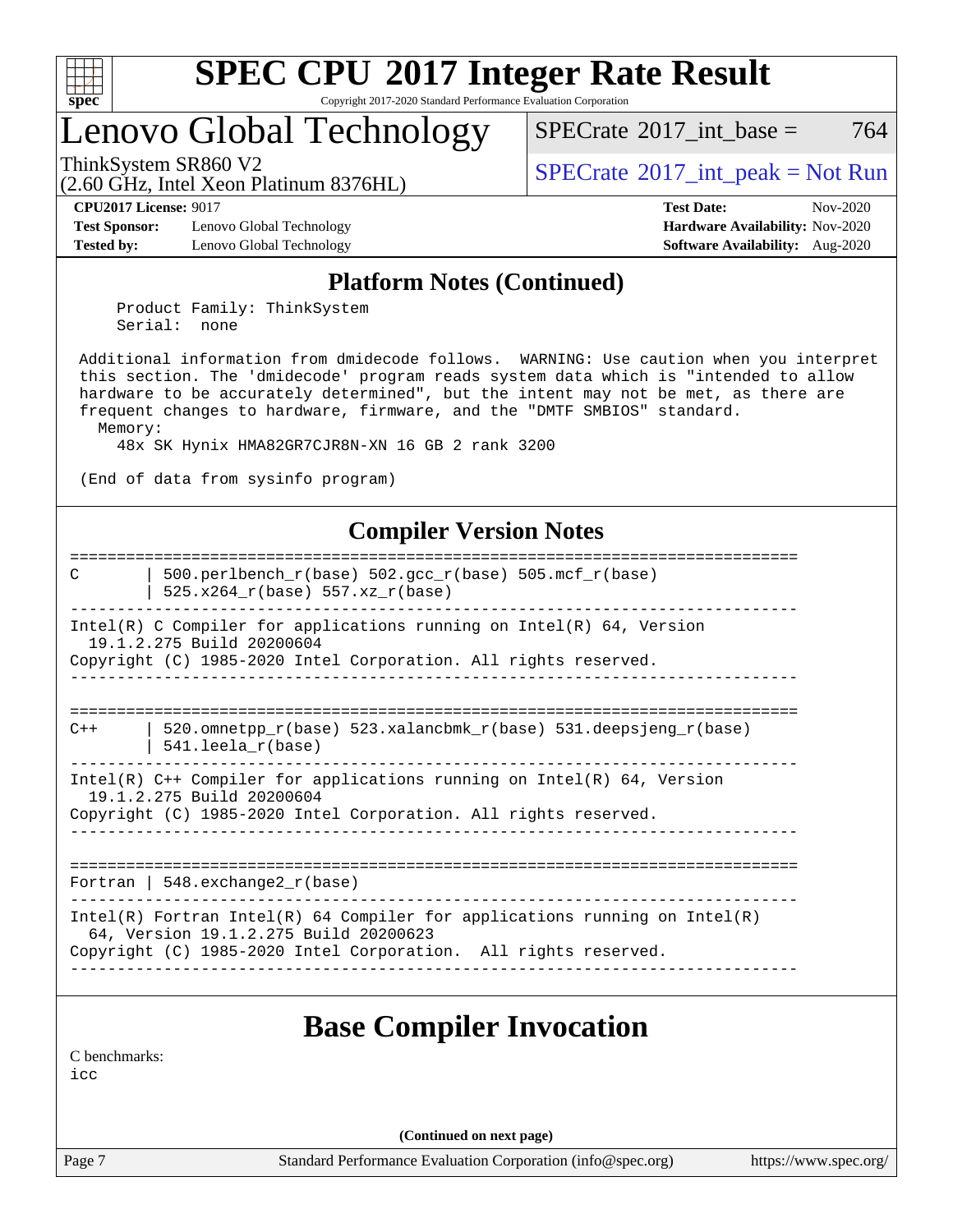

#### **[SPEC CPU](http://www.spec.org/auto/cpu2017/Docs/result-fields.html#SPECCPU2017IntegerRateResult)[2017 Integer Rate Result](http://www.spec.org/auto/cpu2017/Docs/result-fields.html#SPECCPU2017IntegerRateResult)** Copyright 2017-2020 Standard Performance Evaluation Corporation

### Lenovo Global Technology

 $SPECTate$ <sup>®</sup>[2017\\_int\\_base =](http://www.spec.org/auto/cpu2017/Docs/result-fields.html#SPECrate2017intbase) 764

(2.60 GHz, Intel Xeon Platinum 8376HL)

ThinkSystem SR860 V2<br>  $\begin{array}{c} \text{SPECTI}_{\text{S}} \text{SFR} = \text{Not Run} \\ \text{SPECTI}_{\text{S}} \text{SFR} = \text{Not Run} \end{array}$ 

**[Test Sponsor:](http://www.spec.org/auto/cpu2017/Docs/result-fields.html#TestSponsor)** Lenovo Global Technology **[Hardware Availability:](http://www.spec.org/auto/cpu2017/Docs/result-fields.html#HardwareAvailability)** Nov-2020 **[Tested by:](http://www.spec.org/auto/cpu2017/Docs/result-fields.html#Testedby)** Lenovo Global Technology **[Software Availability:](http://www.spec.org/auto/cpu2017/Docs/result-fields.html#SoftwareAvailability)** Aug-2020

**[CPU2017 License:](http://www.spec.org/auto/cpu2017/Docs/result-fields.html#CPU2017License)** 9017 **[Test Date:](http://www.spec.org/auto/cpu2017/Docs/result-fields.html#TestDate)** Nov-2020

### **[Base Compiler Invocation \(Continued\)](http://www.spec.org/auto/cpu2017/Docs/result-fields.html#BaseCompilerInvocation)**

[C++ benchmarks:](http://www.spec.org/auto/cpu2017/Docs/result-fields.html#CXXbenchmarks) [icpc](http://www.spec.org/cpu2017/results/res2020q4/cpu2017-20201123-24477.flags.html#user_CXXbase_intel_icpc_c510b6838c7f56d33e37e94d029a35b4a7bccf4766a728ee175e80a419847e808290a9b78be685c44ab727ea267ec2f070ec5dc83b407c0218cded6866a35d07)

[Fortran benchmarks](http://www.spec.org/auto/cpu2017/Docs/result-fields.html#Fortranbenchmarks): [ifort](http://www.spec.org/cpu2017/results/res2020q4/cpu2017-20201123-24477.flags.html#user_FCbase_intel_ifort_8111460550e3ca792625aed983ce982f94888b8b503583aa7ba2b8303487b4d8a21a13e7191a45c5fd58ff318f48f9492884d4413fa793fd88dd292cad7027ca)

### **[Base Portability Flags](http://www.spec.org/auto/cpu2017/Docs/result-fields.html#BasePortabilityFlags)**

 500.perlbench\_r: [-DSPEC\\_LP64](http://www.spec.org/cpu2017/results/res2020q4/cpu2017-20201123-24477.flags.html#b500.perlbench_r_basePORTABILITY_DSPEC_LP64) [-DSPEC\\_LINUX\\_X64](http://www.spec.org/cpu2017/results/res2020q4/cpu2017-20201123-24477.flags.html#b500.perlbench_r_baseCPORTABILITY_DSPEC_LINUX_X64) 502.gcc\_r: [-DSPEC\\_LP64](http://www.spec.org/cpu2017/results/res2020q4/cpu2017-20201123-24477.flags.html#suite_basePORTABILITY502_gcc_r_DSPEC_LP64) 505.mcf\_r: [-DSPEC\\_LP64](http://www.spec.org/cpu2017/results/res2020q4/cpu2017-20201123-24477.flags.html#suite_basePORTABILITY505_mcf_r_DSPEC_LP64) 520.omnetpp\_r: [-DSPEC\\_LP64](http://www.spec.org/cpu2017/results/res2020q4/cpu2017-20201123-24477.flags.html#suite_basePORTABILITY520_omnetpp_r_DSPEC_LP64) 523.xalancbmk\_r: [-DSPEC\\_LP64](http://www.spec.org/cpu2017/results/res2020q4/cpu2017-20201123-24477.flags.html#suite_basePORTABILITY523_xalancbmk_r_DSPEC_LP64) [-DSPEC\\_LINUX](http://www.spec.org/cpu2017/results/res2020q4/cpu2017-20201123-24477.flags.html#b523.xalancbmk_r_baseCXXPORTABILITY_DSPEC_LINUX) 525.x264\_r: [-DSPEC\\_LP64](http://www.spec.org/cpu2017/results/res2020q4/cpu2017-20201123-24477.flags.html#suite_basePORTABILITY525_x264_r_DSPEC_LP64) 531.deepsjeng\_r: [-DSPEC\\_LP64](http://www.spec.org/cpu2017/results/res2020q4/cpu2017-20201123-24477.flags.html#suite_basePORTABILITY531_deepsjeng_r_DSPEC_LP64) 541.leela\_r: [-DSPEC\\_LP64](http://www.spec.org/cpu2017/results/res2020q4/cpu2017-20201123-24477.flags.html#suite_basePORTABILITY541_leela_r_DSPEC_LP64) 548.exchange2\_r: [-DSPEC\\_LP64](http://www.spec.org/cpu2017/results/res2020q4/cpu2017-20201123-24477.flags.html#suite_basePORTABILITY548_exchange2_r_DSPEC_LP64) 557.xz\_r: [-DSPEC\\_LP64](http://www.spec.org/cpu2017/results/res2020q4/cpu2017-20201123-24477.flags.html#suite_basePORTABILITY557_xz_r_DSPEC_LP64)

### **[Base Optimization Flags](http://www.spec.org/auto/cpu2017/Docs/result-fields.html#BaseOptimizationFlags)**

#### [C benchmarks](http://www.spec.org/auto/cpu2017/Docs/result-fields.html#Cbenchmarks):

```
-m64 -qnextgen -std=c11
-Wl,-plugin-opt=-x86-branches-within-32B-boundaries -Wl,-z,muldefs
-xCORE-AVX512 -O3 -ffast-math -flto -mfpmath=sse -funroll-loops
-qopt-mem-layout-trans=4
-L/usr/local/IntelCompiler19/compilers_and_libraries_2020.3.275/linux/compiler/lib/intel64_lin
-lqkmalloc
```
#### [C++ benchmarks](http://www.spec.org/auto/cpu2017/Docs/result-fields.html#CXXbenchmarks):

```
-m64 -qnextgen -Wl,-plugin-opt=-x86-branches-within-32B-boundaries
-Wl,-z,muldefs -xCORE-AVX512 -O3 -ffast-math -flto -mfpmath=sse
-funroll-loops -qopt-mem-layout-trans=4
-L/usr/local/IntelCompiler19/compilers_and_libraries_2020.3.275/linux/compiler/lib/intel64_lin
-lqkmalloc
```
#### [Fortran benchmarks:](http://www.spec.org/auto/cpu2017/Docs/result-fields.html#Fortranbenchmarks)

```
-m64 -Wl,-plugin-opt=-x86-branches-within-32B-boundaries -Wl,-z,muldefs
-xCORE-AVX512 -O3 -ipo -no-prec-div -qopt-mem-layout-trans=4
-nostandard-realloc-lhs -align array32byte -auto
-mbranches-within-32B-boundaries
-L/usr/local/IntelCompiler19/compilers_and_libraries_2020.3.275/linux/compiler/lib/intel64_lin
```
**(Continued on next page)**

| Page 8 | Standard Performance Evaluation Corporation (info@spec.org) | https://www.spec.org/ |
|--------|-------------------------------------------------------------|-----------------------|